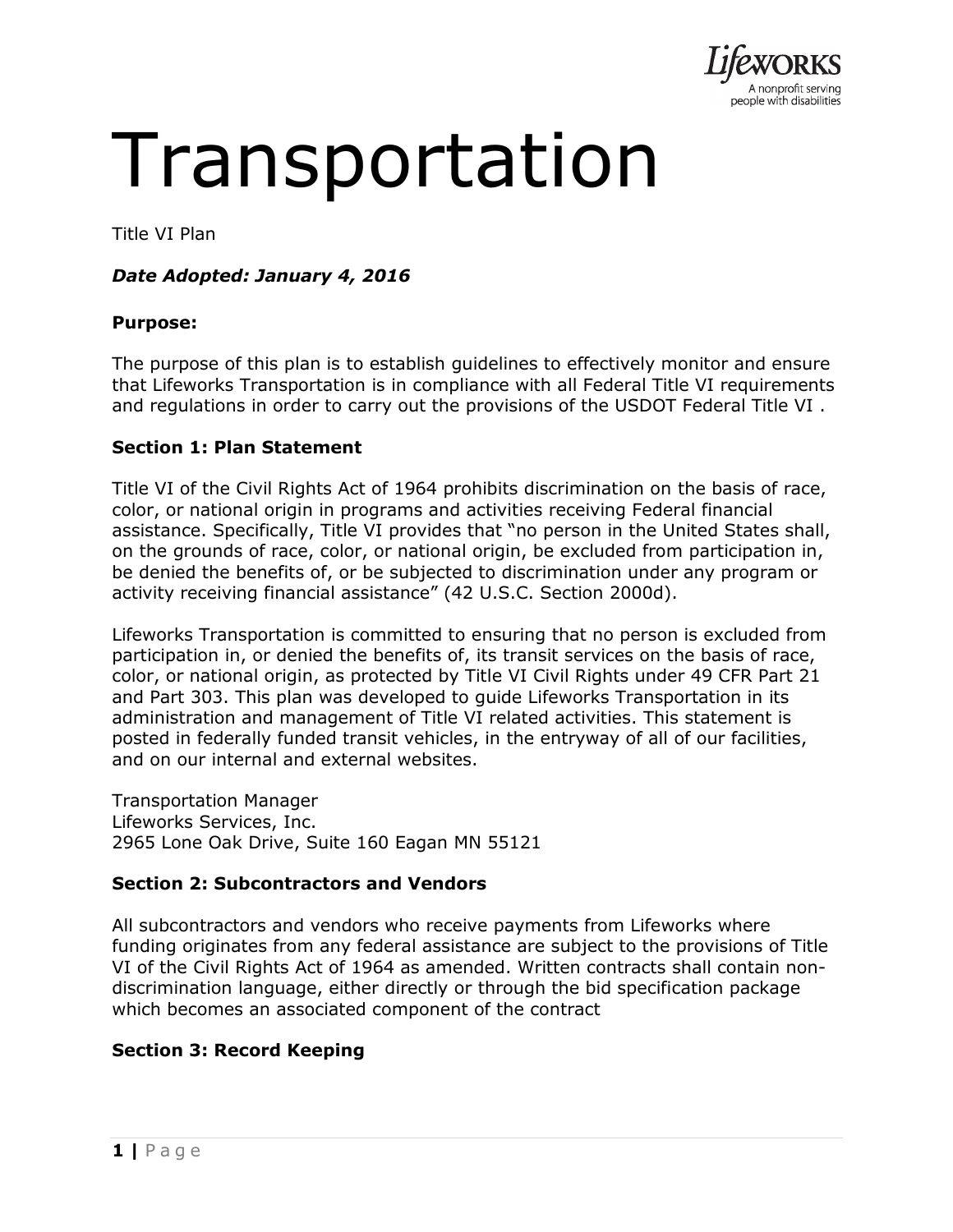

The Transportation Manager will maintain permanent records, which include, but are not limited to, signed acknowledgements of receipt from the employees indicating the receipt of the Lifeworks Title VI Plan, copies of the Title VI complaints or lawsuits and related documentation, and records of correspondence to and from complainants and Title VI investigations.

# **Section 4: Title VI Complaint Procedures**

## **How do you file a Title VI Complaint?**

The complainant must file a signed, written complaint no later than one-hundredeighty (180) days from the date of the alleged discrimination. The complaint should contain the following:

- Your name, mailing address, and how to contact you (i.e. telephone numbers, email address, etc.)
- How, When, Where, and why you believe you were discriminated against; include the location, names, and contact information (phone numbers, email addresses, etc.) of any witnesses
- Other information that you deem significant to your complaint

The Lifeworks Title VI Complaint Form (see Appendix C) may be used to submit the complaint information. The complaint must be filed in writing to the following address:

Lifeworks Services, Inc. Attn: Transportation Manager 2965 Lone Oak Drive, Suite 160 Eagan, MN 55121

**Note:** Lifeworks encourages all complainants to certify all mail that is sent through the U.S. Postal Service and/or ensure that all written correspondence can be tracked easily. For complaints originally submitted by fax or email, an original, signed copy of the complaint must be mailed to the Lifeworks Transportation Manager as soon as possible, but no later than one-hundred-eighty (180) days from the alleged date of discrimination.

## **What Happens to the complaint after it is submitted?**

All complaints alleging discrimination based on race, color, or national origin in a service or benefit provided by Lifeworks will be directly addressed by Lifeworks. We shall also provide appropriate assistance to complainants, including those persons with disabilities, or who are limited in their ability to communicate in English. Additionally, Lifeworks shall make every effort to address all complaints in an expeditious and thorough manner.

A letter acknowledging receipt of the complaint (see appendix B) will be mailed to the complainant. If additional information is needed to resolve the complaint,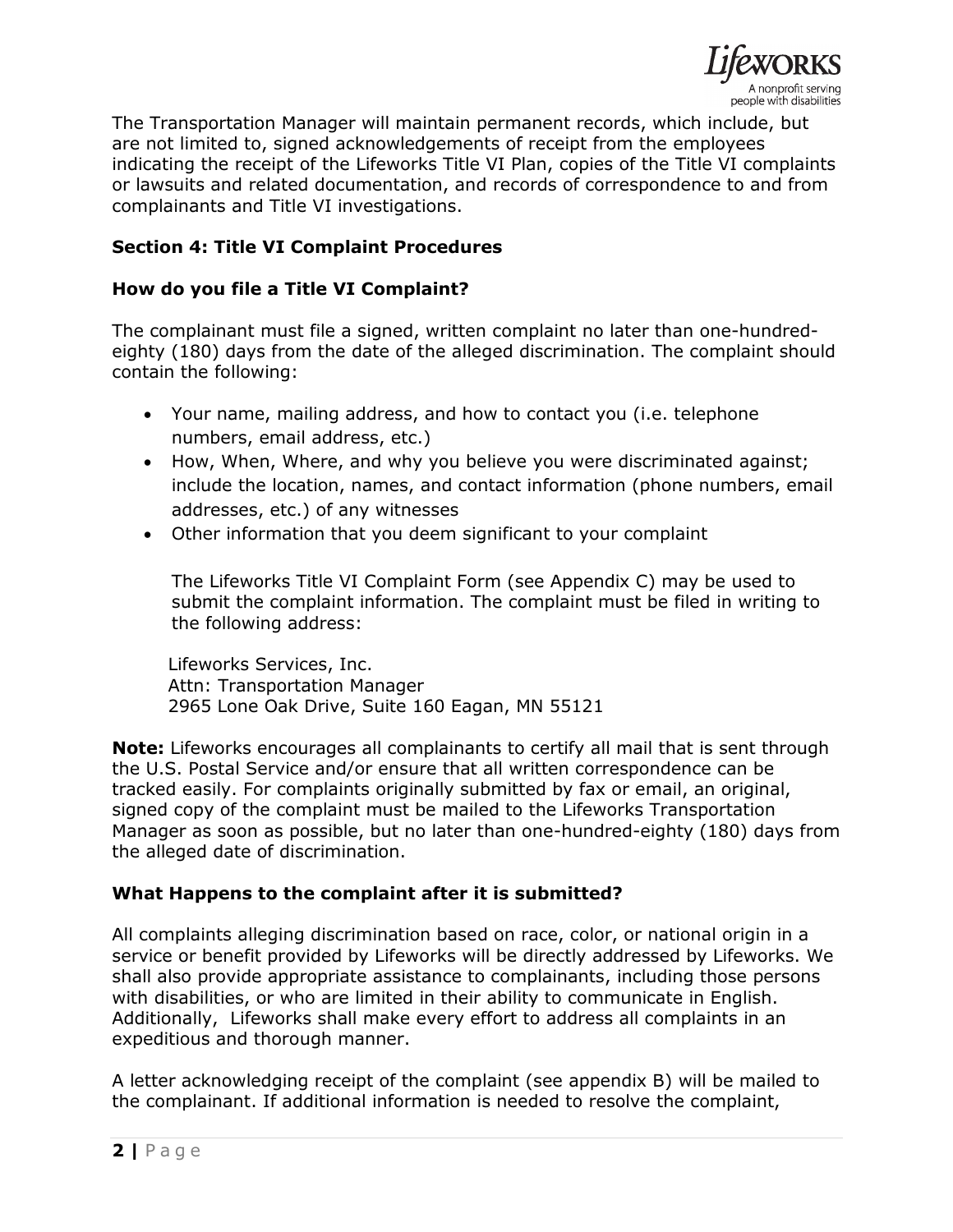

Lifeworks may contact the complainant. The complainant will have thirty (30) business days from the date of the letter to provide the additional requested information to Lifeworks.

# **Administrative Closure of a Complaint**

If additional information is requested to complete the complaint process, and it is not received by Lifeworks within thirty (30) days, Lifeworks Transportation Manager will administratively close the complaint.

Also, a complaint can be administratively closed if the complainant notifies Lifeworks she or he wants to discontinue pursuing the complaint.

## **How will the complainant be notified of the outcome of the complaint?**

Lifeworks will send a final written response letter (see Appendix C and D) to the complainant. In the event that the complaint is not substantiated (Appendix D), the response letter advises the complainant of their right to **1)** appeal within seven (7) calendar days of receipt of the final written decision from Lifeworks ; and/or **2)** file a complaint externally with the Federal Civil Rights Office. Every effort will be made to respond to the Title VI complaints within 60 working days of receipt of such complaints, if not sooner.

## **Section 5: Management Responsibility**

The Lifeworks Transportation Manager, President and CEO, and/or Human Resources Manager, receiving information regarding alleged violation(s) of this order shall determine if there is any basis for the allegation and shall proceed with initiating an investigation as warranted.

Each Manager and Supervisor shall:

- Ensure that there are no barriers to service or accommodation that would prevent public transit usage
- Train subordinates as to what constitutes discrimination and barriers to access
- Take prompt and appropriate action to avoid and minimize the incidence of any forms of discrimination
- Notify the Transportation Supervisor in writing of the circumstances surrounding any reported allegations of discrimination no later than the next business day

# **Section 6: Limited English Proficiency (LEP) Plan**

Title VI and its implementing regulations require that federally funded recipients take responsible steps to ensure meaningful access to the benefits, services,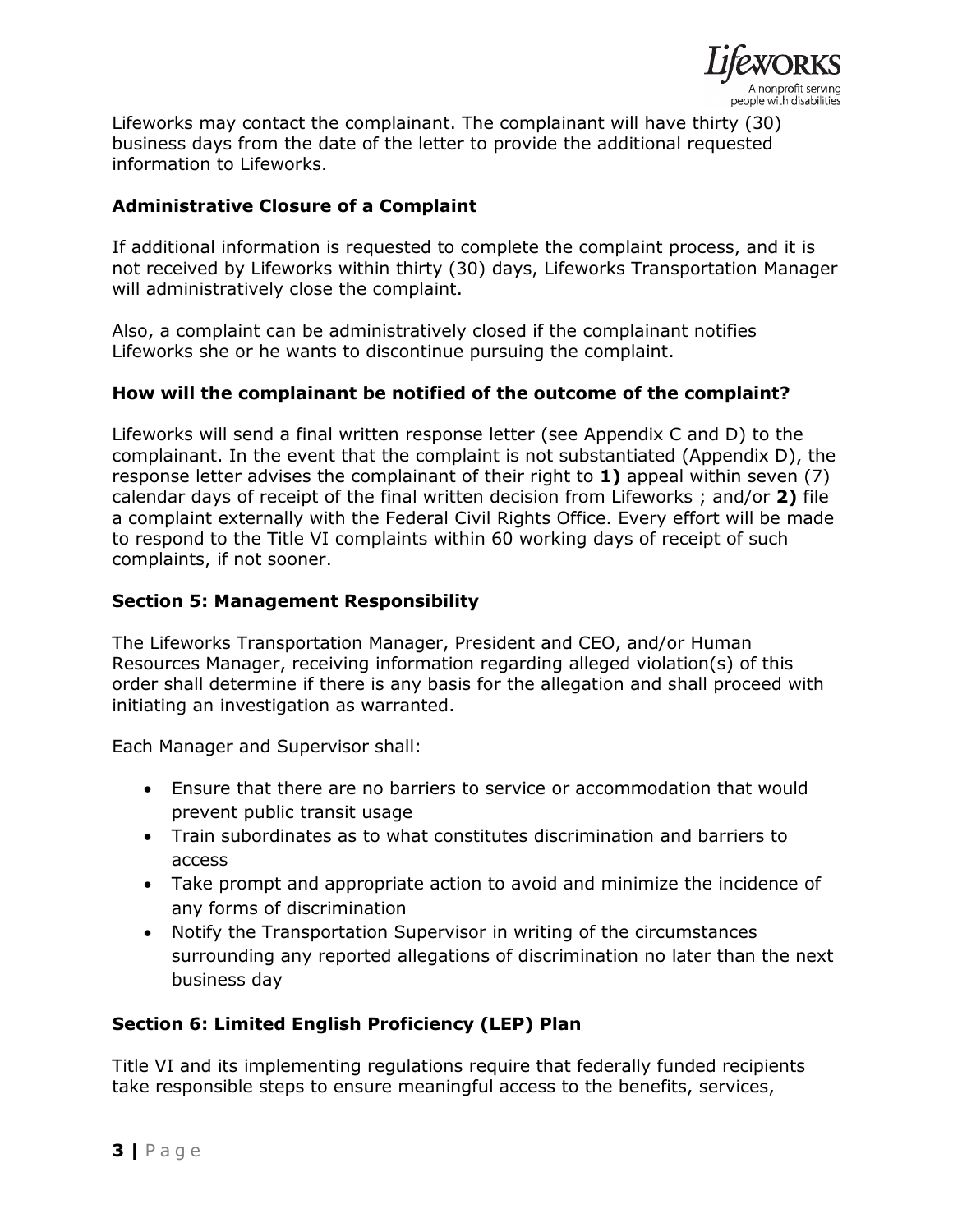

information, and other important portions of their programs and activities for individuals who are Limited English Proficient (LEP).

Each Manager and Supervisor shall:

- Ensure that there are no barriers to service or accommodation that would prevent public transit usage
- Train subordinates as to what constitutes discrimination and barriers to access
- Take prompt and appropriate action to avoid and minimize the incidence of any forms of discrimination
- Notify the Transportation Manager in writing of the circumstances surrounding any reported allegations of discrimination no later than the next business day

# **Section 7: Appendix Reference**

Community outreach is a requirement of Title VI. Recipients and sub-recipients shall seek out and consider the viewpoints of minority and low-income populations in the course of conducting public outreach. Recipients have wide latitude to determine what specific measures are most appropriate and should make this determination based on the composition of the affected population, the public involvement process, and the resources of Lifeworks. Lifeworks Services, Inc. has an external website used to provide information and potential partnership opportunities with the Twin Cities and surrounding communities. Lifeworks also employs Career Placement Counselors that seek out job opportunities in the community for individuals with disabilities. Lifeworks Services, Inc. clients also volunteer in the communities at different locations.

| Appendix A | Lifeworks Title VI Complaint Form and Consent/Release<br>Form for Discrimination Complaint |
|------------|--------------------------------------------------------------------------------------------|
| Appendix B | Sample Letter Acknowledging Receipt of Complaint                                           |
| Appendix C | Sample Letter Notifying the Complaint is Substantiated                                     |
| Appendix D | Sample Letter Notifying the Complaint is Not<br>Substantiated                              |
| Appendix E | Sample of Narrative Displayed in Revenue Vehicles and<br><b>Facilities</b>                 |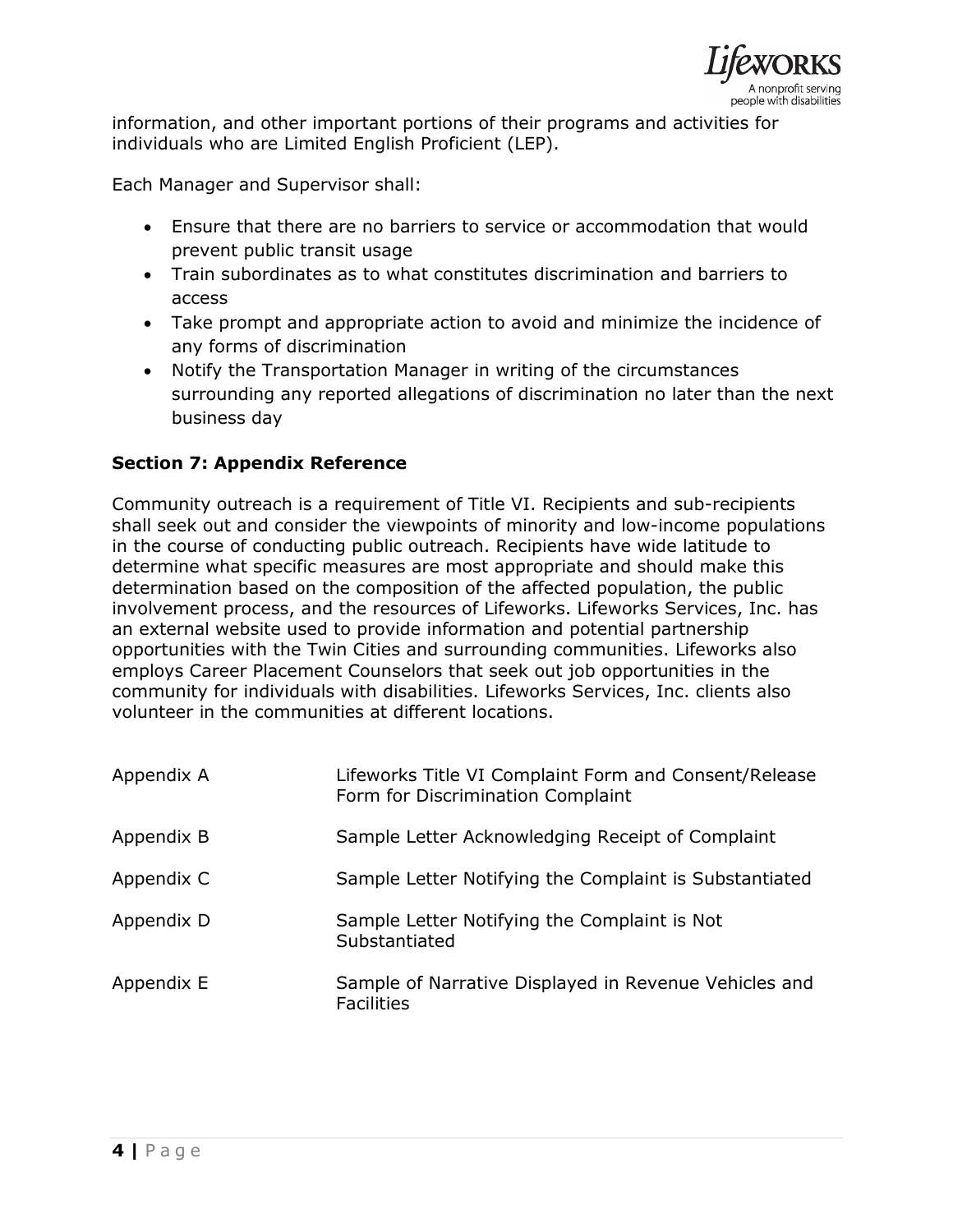

## **Appendix A: Title VI Complaint Form and Consent/Release Form for Discrimination Complaint**

Title VI of the 1964 Civil Rights Act requires that "No person in the United States shall, on the grounds of race, color, or national origin, be excluded from participation in, be denied the benefits of, or be subjected to discrimination under any program or activity receiving federal financial assistance."

If you believe you have been discriminated against in transit services, please contact Lifeworks for the necessary documents for filing a complaint.

The Lifeworks Discrimination Complaint Form and Complaint Consent/Release Form are available upon verbal or written request; as well as on the Lifeworks website, lifeworks.org

Lifeworks 2965 Lone Oak Drive, Suite 160 Eagan, MN 55121 651-365-2837

# **Concern or Formal Compliant Report**

A person served (client), their legal representative, or a Lifeworks staff member may report a concern, or file a formal grievance or complaint as described in the Lifeworks Grievances Policy and Procedure, or a Title VI Complaint (transportation discrimination of protected classes).

#### **Procedure:**

Please submit the concern or complaint report by contacting a Lifeworks Customer Service Representative at 651-454-2732, toll free at 1-866-454-2732, by emailing Mary Lenertz directly at [mlenertz@lifeworks.org](mailto:mlenertz@lifeworks.org) or by postal mail to Mary Lenertz, Vice President of Services at 2965 Lone Oak Drive, Suite 160, Eagan, MN 55121. To submit a concern or complaint anonymously, please call 1-877-767-7781 or email [Lifeworks@getintouch.com.](mailto:Lifeworks@getintouch.com) You may request assistance from a Lifeworks staff member in completing this form.

## **Today's Date:**

**Type of Report:** ☐Concern ☐Feedback ☐Formal Complaint ☐Title VI Complaint

If Title VI compliant, type of discrimination experienced:

☐Race ☐Color ☒National Origin

Name of person reporting:

Contact information (phone number, email, etc.):

Name of the person served and relationship to the person reporting:

Name of the person completing this form:

Nature of the concern, feedback or formal complaint: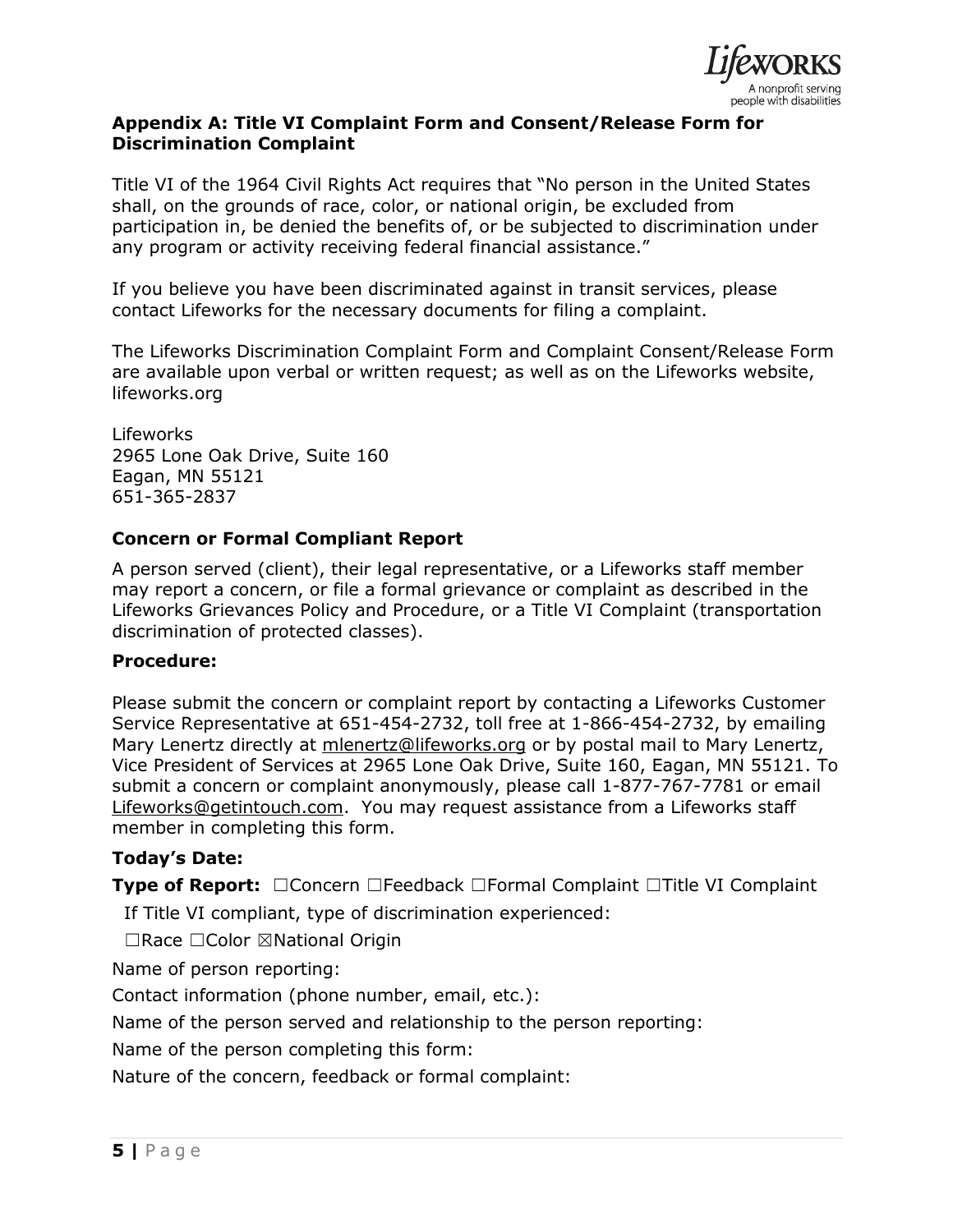

# **Appendix B: Sample Letter Acknowledging Receipt of Complaint**

[Today's Date]

[Complainant Title and Name] [Address] [City, State ZIP Code]

Dear [Complainant Title and Name]:

This letter is to acknowledge receipt of your complaint against Lifeworks Transportation alleging [complaint].

An investigation will begin shortly. If you have additional information you want to convey or questions concerning this matter, please feel free to contact [Name of Transportation Manager] by calling [xxx-xxx-xxxx], or write to me at the address below.

*If additional information is required by Lifeworks to complete the complaint documents and/or process, the following sentences may be appropriate.*

Lifeworks is in need of the following information to thoroughly investigate your complaint.

[Information/documentation being requested] Please provide the requested information no later than thirty (30) days from date of letter.

If the information is not received by this date, the complaint will be administratively closed.

Sincerely, [Name] [Title] [Contact Information]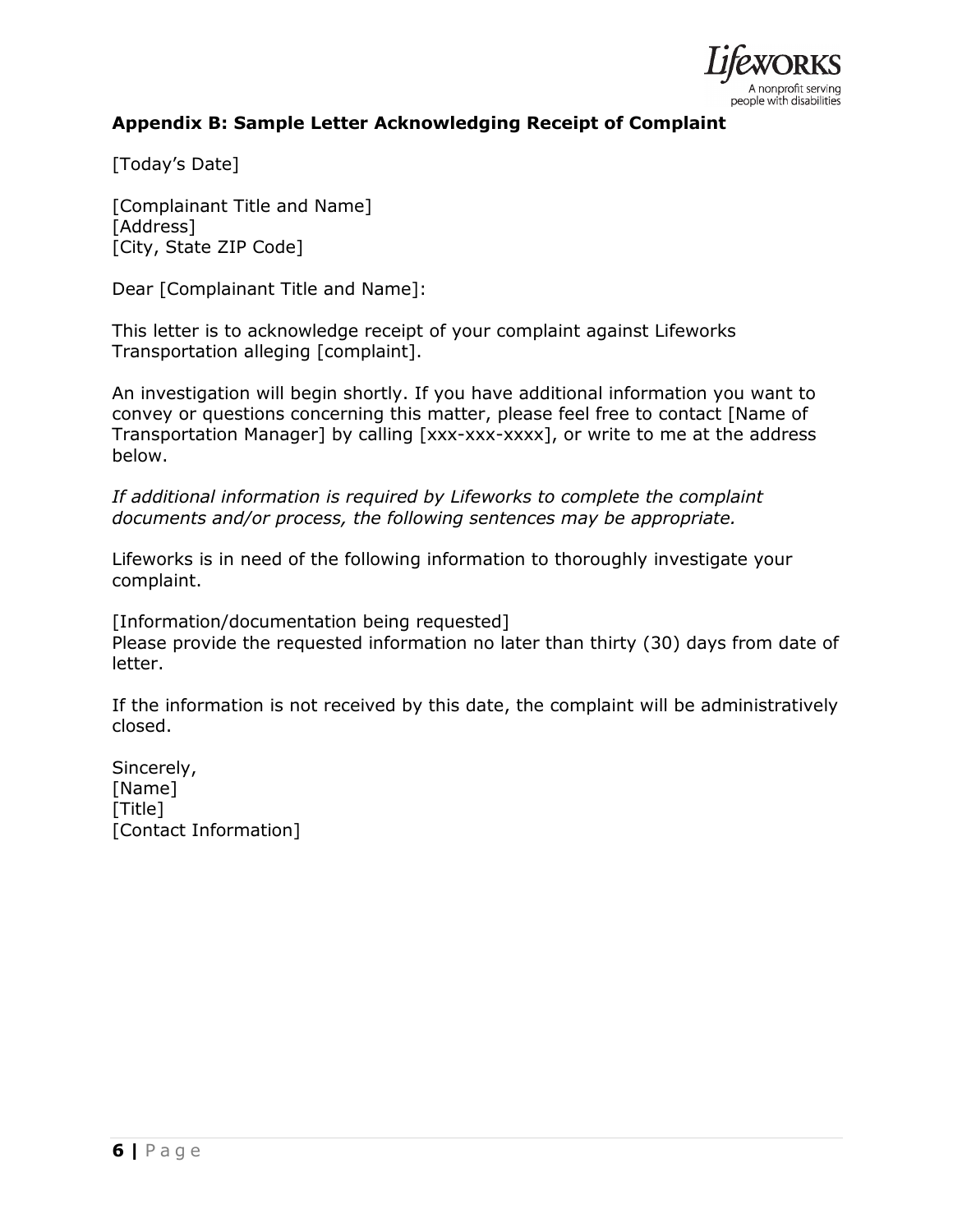

# **Appendix C: Sample Letter Notifying Complainant the Complaint is Substantiated**

[Today's Date]

[Complainant Title and Name] [Address] [City, State ZIP Code]

Dear [Complainant Title and Name],

The matter referenced in your letter, dated [mm|dd|yyyy] against Lifeworks Transportation alleging [allegation], a Title VI violation, has been investigated.

[An/Several] apparent violation(s) of the Title VI of the Civil Rights Act of 1964, including those mentioned in your letter [was/were] identified. Efforts are underway to correct these deficiencies.

Thank you for calling this important matter to our attention. You were extremely helpful during our review of the program.

*If a hearing is requested, the following sentence may be appropriate.*

You may be hearing from this office, or from federal authorities, if your services should be needed during the administrative hearing process.

Sincerely, [Name] [Title] [Contact Informaton]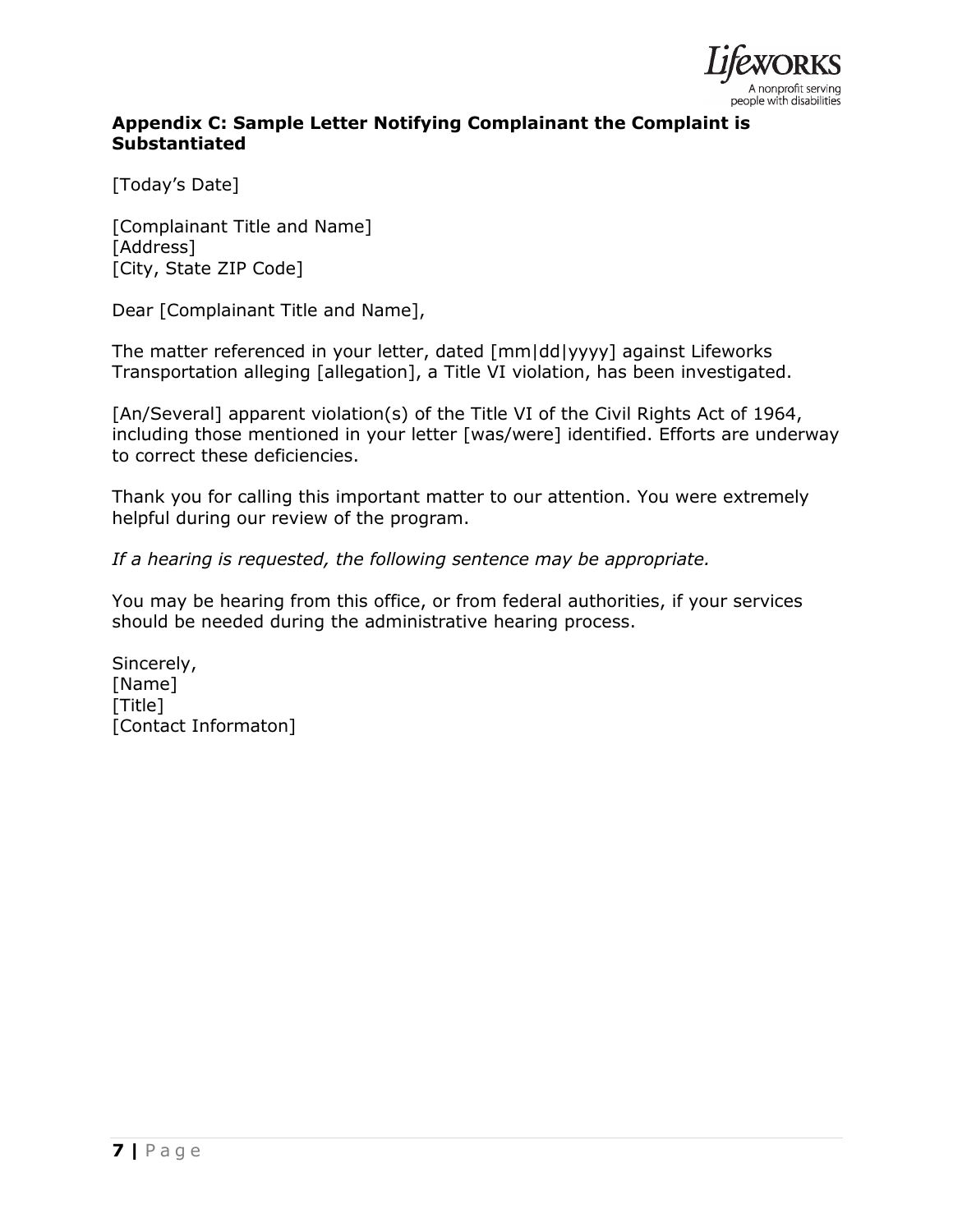

# **Appendix D: Sample Letter Notifying Complainant the Complaint is Not Substantiated**

[Today's Date]

[Complainant Title and Name] [Address] [City, State ZIP Code]

Dear [Complainant Title and Name],

The matter referenced in your complaint, dated [mm|dd|yyyy] against Lifeworks Transportation alleging [allegation], a Title VI violation, has been investigated.

The results of the investigation did not indicate that the provisions of Title VI of the Civil Rights Act of 1964 had been violated. As you know, Title VI prohibits discrimination based on race, color, or national origin in any program receiving federal financial assistance.

Lifeworks Transportation has analyzed the materials and facts pertaining to your case for evidence of our failure to comply with any of the civil rights laws. There was no evidence found that any of these laws have been violated.

I am advising you that your complaint has not been substantiated, and I am closing this matter in our files.

You have the right to **1)** appeal within seven (7) calendar days of receipt of this final written decision from Lifeworks , and/or **2)** file a complaint externally with the Federal Civil Rights Division [Address of the Civil Rights Division is entered here].

Thank you for taking the time to contact us. If I can be of assistance to you in the future, do not hesitate to call me.

Sincerely,

[Name of Transportation Manager] Transportation Manager [Contact Information]